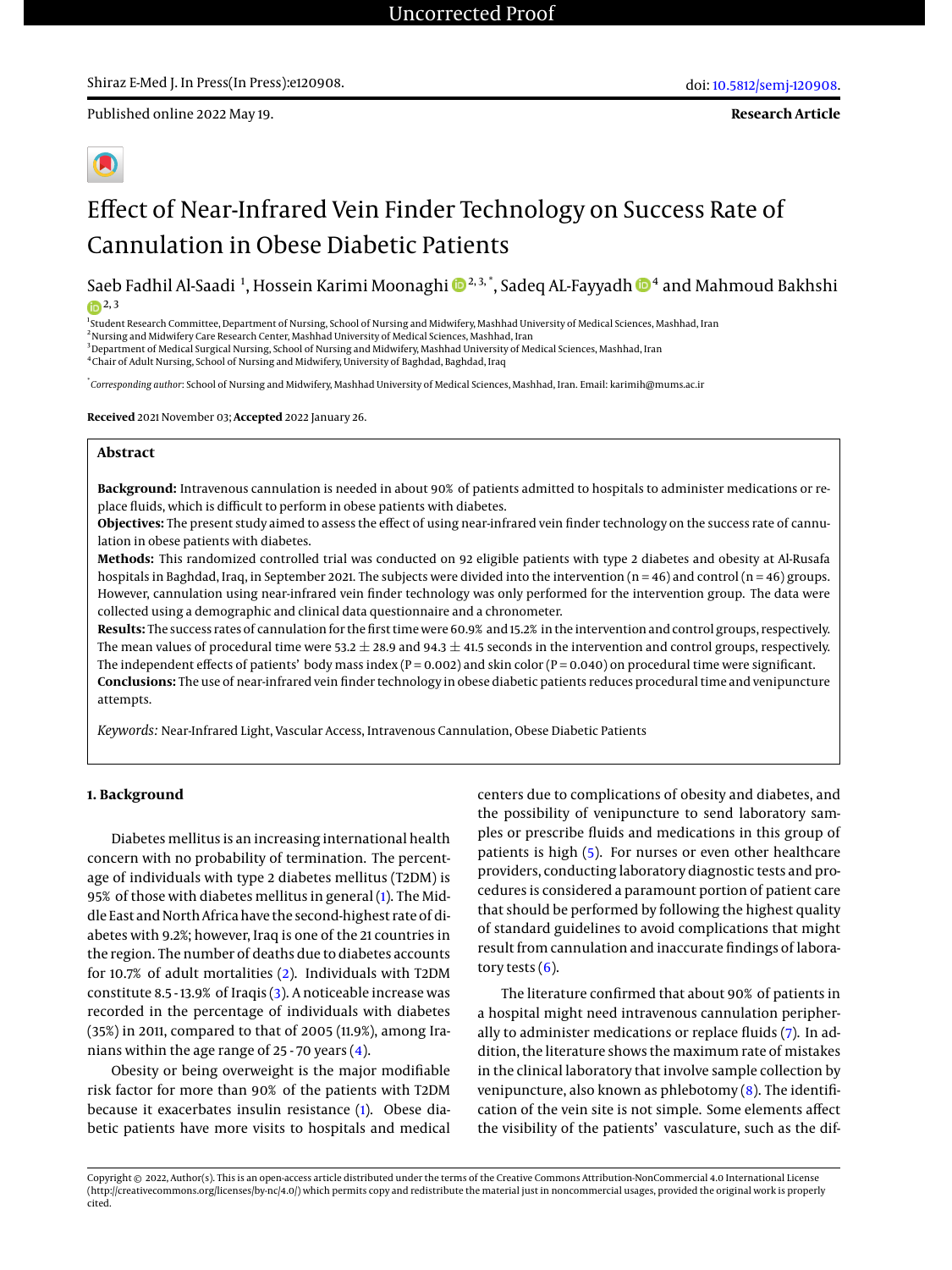ference in the skin character of young children (especially neonates), dehydration, and obesity [\(9\)](#page-4-8). Due to high subcutaneous fat in obese patients, it is difficult to see veins and have access to blood vessels; therefore, nurses face numerous problems in terms of time and technique when caring for these patients [\(5\)](#page-4-4). Furthermore, overweight and obesity exacerbate insulin resistance, which leads to the development of complications of diabetes linked to a poor vascular network [\(10-](#page-4-9)[13\)](#page-5-0).

The use of certain devices or techniques, including tourniquet  $(14)$ , local heat  $(13-15)$  $(13-15)$ , ultrasound  $(16)$ , and transilluminating devices [\(5\)](#page-4-4), will help have better access to the veins of the limbs. A transilluminating device is one of the technical evolutions which employs near-infrared light-emitting diodes (NIR-LEDs) to show superficial veins with hemoglobin absorbing the light generated and producing a view on the surface of the skin, which has lately been advanced [\(5\)](#page-4-4). Moreover, NIR-LEDs discover the noninvasiveness of the veins for the venipuncture processes, such as blood sample collection and drug preparation, which can be utilized for intravenous administration. The apparatuses can be utilized in numerous patient care sectors where vascular access operations are carried out and might be utilized for all patients, such as obese or diabetic individuals [\(17\)](#page-5-4). Due to the challenge of various human factors, an increased number of parameters and participants/humans should also be considered for actual vein visualization testing. It was observed that the literature on the evaluation of the performance of phlebotomy using the findings of the vein was limited [\(18\)](#page-5-5).

#### **2. Objectives**

Furthermore, previous studies related to the assistance of new technology in the process of cannulation reported various factors that affect vein visibility required for vein cannulation; however, none has specifically investigated patient characteristics and obese diabetic patients [\(19\)](#page-5-6). Therefore, the present study aimed to assess the effect of near-infrared vein finder technology on the success rate of cannulation in obese diabetic patients.

#### **3. Methods**

This randomized controlled trial (IRCT 20210705051797N1) in two groups was conducted at Al-Rusafa hospitals in Baghdad, Iraq, in September 2021 after obtaining approval from the Ethics Committee of Mashhad University of Medical Sciences, Mashhad, Iran. Sampling was carried out using the appropriate sampling method and random allocation by simple lottery (coin),

and 92 patients were selected. The inclusion criteria were T2DM, body mass index (BMI) of 30 kg/m<sup>2</sup> and above, no history of vein problems (eg, phlebitis and extremities edema), the age range of 18 - 70 years, and a completed informed consent form. The samples could withdraw from the study if they were not willing to cooperate at any stage of the study. During the study period, if the participants experienced failing insertion of the cannula at more than the fourth attempt, the exacerbation of the disease, or the occurrence of unpleasant accidents for the patient, such as severe hemorrhage and hematoma, they were excluded from the study.

Prior to the intervention, the samples were randomly allocated into two intervention ( $n = 46$ ) and control ( $n =$ 46) groups. In the intervention group, vein access was gained using the vein detection device with NIR-LED technology by illuminating the skin with near-infrared light, which penetrates the skin and subcutaneous tissues to a depth of approximately 3 mm, with increased absorption by deoxygenated hemoglobin. AccuVein AV400 (manufactured in the USA) is the only handheld, noncontact vein illumination device with an actual size of  $5 \times 6 \times 20$  cm  $(2" \times 2.4" \times 7.9")$ , weight of 275 g (9.7 oz), and typically 180 minutes of continuous run time on a full charge. The apparatus could be used in different directions and 10 - 45 cm away from the skin surface. A patient will be lying down in a dorsal position, the sleeves will go up, and selecting suitable vein will be selected by near-infrared vein finder (NIVF) technology. As for the interventional group, the time of intravenous cannulation was measured, starting from turning on the device until inserting the needle into the vein. The procedure will be considered a success if the cannula is inserted using near-infrared vein finder technology within the first to fourth attempts. In the control group, cannulation for the patient will be performed routinely by the same nurse in the intervention group. The time of intravenous cannulation will be measured, starting from tying the tourniquet until inserting the needle into the selected vein.

In both groups, the demographic characteristics and medical record questionnaires were completed before the intervention. The information, such as age, gender, BMI, blood sugar, blood pressure, educational level, work experience, work shift, comorbidities, skin color, hair presence at the cannulation site, and site of successful cannulation, were recorded in the demographic questionnaire. This researcher-made questionnaire includes two items on the procedural time of cannulation within a few seconds for inserting the cannula and the number of cannulation attempts. The chronometer of a mobile phone with an Android operating system was used to measure the duration of the venipuncture process.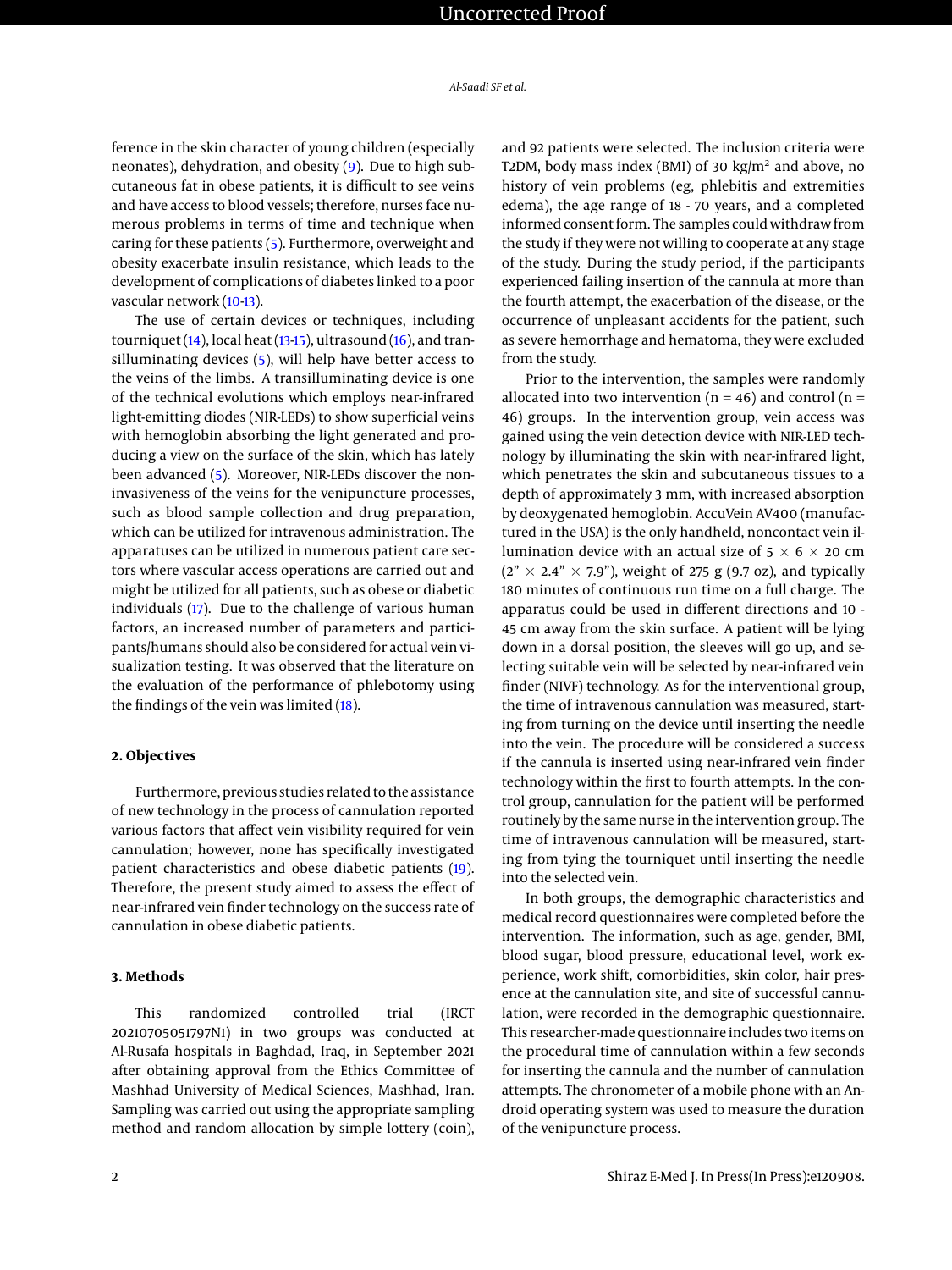Necessary explanations about the research according to the informed consent form were given orally to the research unit in person by the researcher, and written consent was obtained to participate in the study (ethics code: IR.MUMS.NURSE.REC.1400.037). The SPSS software (version 25), chi-square test, two-way analysis of variance (ANOVA), Mann-Whitney U test, and independent t-test were used for data analysis.

# **4. Results**

This study was performed on 92 patients with no sample attrition. Statistical analysis showed no significant differences between the two groups in age, gender, weight, height, BMI, medical diagnosis, blood sugar, blood pressure, mean arterial pressure, comorbidities, hair presence at the site of cannulation, skin color, and site of successful cannulation; therefore, the aforementioned findings indicated that the two groups were homogeneous in terms of demographic variables and context [\(Table 1\)](#page-3-0).

The success rates of cannulation for the first time were 60.9% ( $n = 28$ ) and 15.2% ( $n = 7$ ) in the intervention and control groups, respectively. In the intervention and control group, 18 (39.1%) and 39 (84.8%) cases had successful cannulation for more than the first time, respectively. The chisquare test showed a significant difference in this regard  $(P < 0.001$ ; [Table 2\)](#page-3-1). The mean values of procedural time in the intervention and control groups were  $53.2 \pm 28.9$  and 94.3  $\pm$  41.5 seconds, respectively. The Mann-Whitney U test showed a significant difference in this regard ( $P < 0.001$ ; [Table 3\)](#page-4-10).

Two-way ANOVA was used to evaluate the effects of contextual and intervening variables on the procedural time after the intervention in both groups. The independent effects of patients' BMI ( $P = 0.002$ ) and skin color ( $P = 0.040$ ) on procedural time were significant. In other cases, the independent or interaction effects of contextual and intervening variables on procedural time were not significant  $(P > 0.05)$ .

#### **5. Discussion**

The current study aimed to assess the effect of nearinfrared vein finder technology on the success rate of cannulation in obese diabetic patients. The findings of this study showed that the success rate of cannulation in obese diabetic patients after using the vein detection device with NIR-LED technology was significantly increased in the intervention group, compared to that of the control group. In hospital wards, especially emergency wards, intravenous catheter placement is one of themost important

and challenging nursing procedures that can improve the success rate using new technology [\(20\)](#page-5-7). In this regard, the results of a study by Zyhier also confirmed that using infrared technology to find peripheral veins and insert intravenous catheters increased the level of successful cannulation through a significant improvement in nurses' confidence [\(21\)](#page-5-8).

Furthermore, Girgis demonstrated that both ultrasound and transillumination facilitate peripheral intravenous cannulation in children with difficult intravenous access and increase the overall success of cannulation; nevertheless, the number of efforts did not change significantly [\(22\)](#page-5-9), which is to some extent consistent with the results of the present study. The reason is the type of intervention of the two studies. In general, the results of studies show that using some technologies, such as ultrasound, transillumination, and near-infrared, can be attributed to more success and improvement in peripheral intravenous cannulation. In line with the factors associated with the success of intravenous cannulation, the results of this study showed that BMI, dark skin color, and blood pressure have independent growing effects on the cannulation success rate.

Aulagnier et al., in a clinical trial in France, stated that the use of AccuVein infrared light technology for cannulation does not improve the success rate, duration, and patients' pain, which is not in line with the findings of the present study. The cause of this inconsistency can be different kinds of intervention (AccuVein infrared), sample size, sampling method (random selection), data collection, and data collection tools (type of questionnaires) in both studies [\(20\)](#page-5-7).

One study showed that BMI, dark skin color, history of unsuccessful cannulation, drug use, and concomitant vascular diseases, such as hypertension and diabetes, have made intravenous cannulation more difficult to succeed due to physiological changes, such as intravascular volume depletion or increased contraction of the sympathetic system for deep veins; therefore, it is needed to apply some technologies, including local heat and infrared, to increase the success rate; this finding is to some extent consistent with the conclusion of the present study [\(23\)](#page-5-10).

Perry et al. conducted their randomized trial in Texas, USA, in a pediatrics department to examine the effect of the near-infrared illumination on the improvement of the success rate of intravenous cannulation for the first time by increasing the visibility and touch of veins. The results of the aforementioned study are in line with the findings of the current study. They proposed that using infrared technology can improve venous detection results [\(18\)](#page-5-5).

The application of new technologies, such as nearinfrared, to reduce procedural time and cannulation at-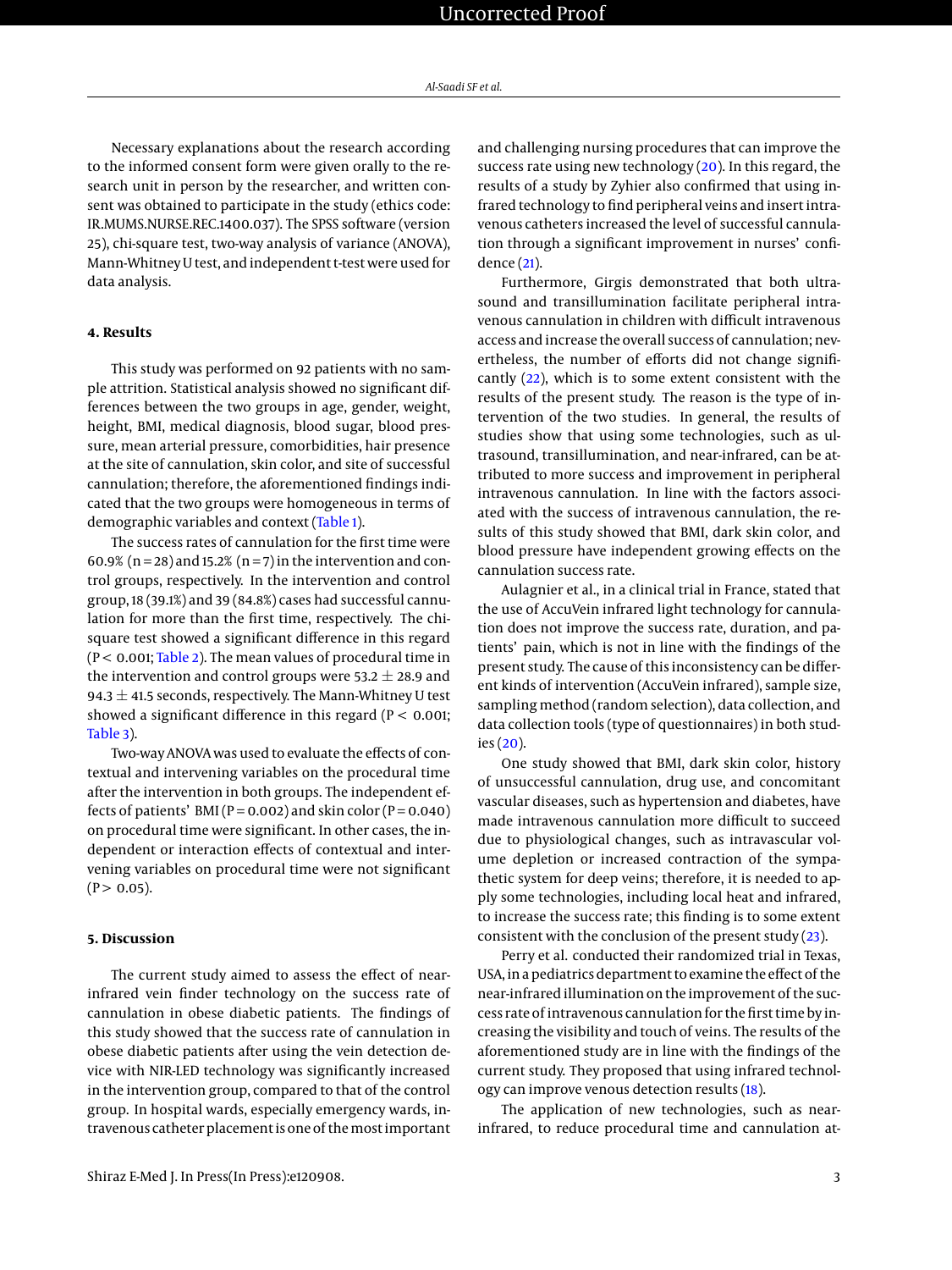# Uncorrected Proof

*Al-Saadi SF et al.*

<span id="page-3-0"></span>

| Table 1. Demographic Characteristics of Patients by Variable and Group <sup>a</sup> |                  |                  |                                     |  |  |  |  |
|-------------------------------------------------------------------------------------|------------------|------------------|-------------------------------------|--|--|--|--|
| <b>Variables</b>                                                                    | Group            |                  | <b>Test Result</b>                  |  |  |  |  |
|                                                                                     | Intervention     | Control          |                                     |  |  |  |  |
| Gender                                                                              |                  |                  | $\chi^2$ = 1.1; df = 1.0; P = 0.297 |  |  |  |  |
| Male                                                                                | 21(45.7)         | 27(58.7)         |                                     |  |  |  |  |
| Female                                                                              | 25(54.3)         | 19(41.3)         |                                     |  |  |  |  |
| Age(y)                                                                              | $50.3 \pm 11.5$  | $51.3 \pm 10.5$  | $t = 0.1$ ; df = 90.0; P = 0.945    |  |  |  |  |
| Weight (kg)                                                                         | $97.2 \pm 11.1$  | $101.2 \pm 12.9$ | $Z = -1.5$ ; P = 0.123              |  |  |  |  |
| Height (cm)                                                                         | $168.1 \pm 6.2$  | $168.5 \pm 6.9$  | $Z = -0.5; P = 0.639$               |  |  |  |  |
| Time since medical diagnosis $(y)$                                                  | $8.1 \pm 6.6$    | $8.5 \pm 6.8$    | $Z = -0.2; P = 0.860$               |  |  |  |  |
| blood sugar (mg)                                                                    | $194.2 \pm 77.8$ | 215.2 $\pm$ 97.4 | $Z = -0.7; P = 0.485$               |  |  |  |  |
| Systolic blood pressure (mmHg)                                                      | $137.5 \pm 22.6$ | $138.5 \pm 29.6$ | $Z = -0.4; P = 0.711$               |  |  |  |  |
| Diastolic blood pressure (mmHg)                                                     | $90.3 \pm 13.6$  | $88.2 \pm 13.0$  | $Z = -0.5; P = 0.628$               |  |  |  |  |
| Hair presence at the site of cannulation                                            |                  |                  | $\chi^2$ = 4.5; df = 1.0; P = 0.035 |  |  |  |  |
| Yes                                                                                 | 25(54.3)         | 14(30.4)         |                                     |  |  |  |  |
| No.                                                                                 | 21(45.7)         | 32(69.6)         |                                     |  |  |  |  |
| Skin color                                                                          |                  |                  | $\chi^2$ = 0.1; df = 2.0; P = 1.000 |  |  |  |  |
| Caucasian                                                                           | 11(23.9)         | 10(21.7)         |                                     |  |  |  |  |
| Dark                                                                                | 32(69.6)         | 33(71.7)         |                                     |  |  |  |  |
| Black                                                                               | 3(6.5)           | 3(6.5)           |                                     |  |  |  |  |
| Site of successful cannulation                                                      |                  |                  | $P = 1.000$                         |  |  |  |  |
| <b>Upper limbs</b>                                                                  | 44 (95.7)        | 45 (97.8)        |                                     |  |  |  |  |
| Lower limbs                                                                         | 2(4.3)           | 1(2.2)           |                                     |  |  |  |  |

<sup>a</sup> Values are expressed as No. (%) or mean  $\pm$  SD.

<span id="page-3-1"></span>

| Table 2. Frequency Distribution of Patients according to Number of Required Attempts by Groups <sup>a</sup> |              |           |                                     |  |  |  |
|-------------------------------------------------------------------------------------------------------------|--------------|-----------|-------------------------------------|--|--|--|
| <b>Variables</b>                                                                                            | Group        |           | <b>Test Results</b>                 |  |  |  |
|                                                                                                             | Intervention | Control   |                                     |  |  |  |
| Number of required attempts                                                                                 |              |           | $\chi^2$ =23.8; df = 3.0; P < 0.001 |  |  |  |
| 1st time                                                                                                    | 28(60.9)     | 7(15.2)   |                                     |  |  |  |
| 2nd time                                                                                                    | 11(23.9)     | 13(28.3)  |                                     |  |  |  |
| 3rd time                                                                                                    | 5(10.9)      | 17(37.0)  |                                     |  |  |  |
| 4th time                                                                                                    | 2(4.3)       | 9(19.6)   |                                     |  |  |  |
| <b>Total</b>                                                                                                | 46(100.0)    | 46(100.0) |                                     |  |  |  |

<sup>a</sup> Values are expressed as No. (%).

tempts helps comfort patients, as well as nurses and other healthcare providers [\(24](#page-5-11)[-26\)](#page-5-12). Therefore, this should be the goal of the healthcare team in caring for hospitalized and supervised patients and should be considered and used to maximize success in cannulation, improve the quality of care, accelerate recovery, and ultimately reduce hospital costs [\(21\)](#page-5-8).

The main limitation of the present trial is the lack of

randomization, which causes a bias. Although the sample size was large to compare, it might have been too small that should be considered by readers and researchers for further studies. The number and workload of the selected nurses as project collaborators were different; therefore, it is required to select a homogeneous sample in future studies. Because coronavirus disease 2019 is widespread in the studied hospitals, most patients had anxiety, which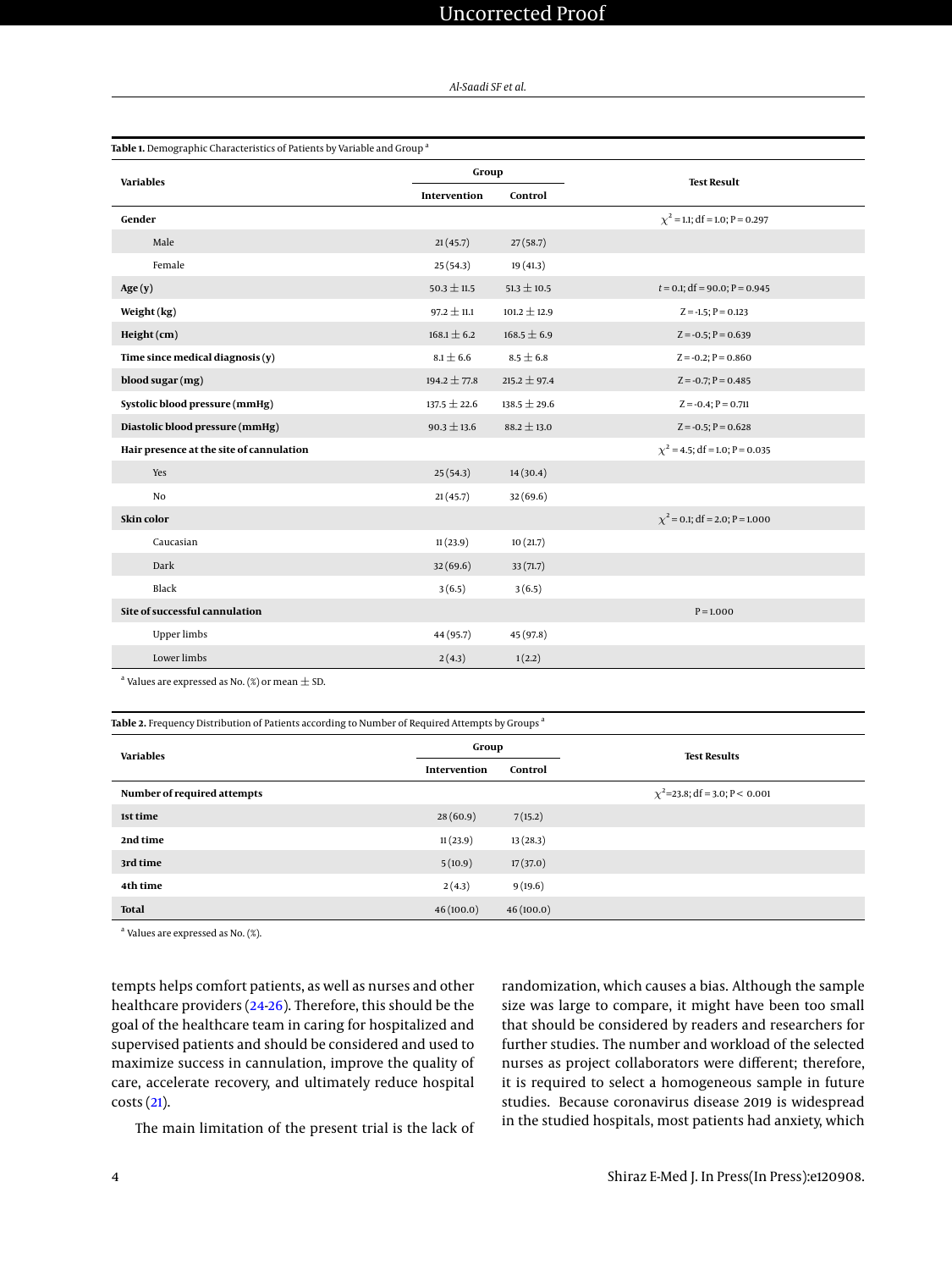<span id="page-4-10"></span>

| Table 3. Mean Value of Procedural Time by Group |               |                        |                          |  |  |  |
|-------------------------------------------------|---------------|------------------------|--------------------------|--|--|--|
| Variables                                       | Group         | <b>Intergroup Test</b> |                          |  |  |  |
|                                                 | Intervention  | Control                | <b>Results</b>           |  |  |  |
| <b>Procedural time</b><br>(s)                   | $53.2 + 28.9$ | $94.3 + 41.5$          | $Z = -4.9$ : $P < 0.001$ |  |  |  |

 $^{\rm a}$  Values are expressed as mean  $\pm$  SD.

led to their exclusion from the study. This study was performed at some hospitals affiliated with the Baghdad Al-Rusafa Health Directorate; therefore, the findings should be generalized with caution.

The present study did not use any assistive techniques to enhance vascular visualization and tactility, such as clenching patients' fists, using a tourniquet, heat application, Esmarch bandages, nitroglycerin ointment, or noninfrared devices, such as ultrasound or transillumination. Therefore, future studies can examine the aforementioned techniques in actual venipuncture experiments.

#### *5.1. Conclusions*

The findings of the present study showed that nearinfrared vein finder technology has the most favorable impact on the success rate of cannulation by reducing the procedural time and the number of attempts for cannulation in obese diabetic patients. In addition, patients' BMI, skin color, and blood pressure have an independent and significant effect on the success rate of cannulation.

## **Acknowledgments**

We thank Vice Chancellor for Research at Mashhad University of Medical Sciences who supported this study. Also, the authors show their gratitude to the authorities of the emergency ward, critical care units (eg, intensive care unit, cardiac care unit, respiratory care unit, and burn unit), medical-surgical ward, and other units where cannulation is needed for intravenous drug and/or fluid administration at Al-Rusafa hospitals in Baghdad, and the honorable patients who helped with this study.

#### **Footnotes**

**Authors' Contribution:** Study concept and design: S. F. A. and H. K. M.; Acquisition of data: S. F. A. and S. A.; Analysis and interpretation of data: M. B. and S. F. A.; Drafting of the manuscript: M. B. and S. F. A.; Critical revision of the manuscript for important intellectual content: H. K. M. and S. A.; Statistical analysis: M. B.; Administrative, technical, and material support: H. K. M., S. A., and M. B.; Study supervision: H. K. M.

**Conflict of Interests:** There is no conflict of interest.

**Data Reproducibility:** It was not declared by the authors. **Ethical Approval:** IR.MUMS.NURSE.REC.1400.037 (ethics.research.ac.ir/EthicsProposalView.php?id=213949)

**Funding/Support:** This article was extracted from an approved master thesis by the Vice Chancellor for Research at Mashhad University of Medical Sciences who supported this study. (Code no: 4000324)

**Informed Consent:** Necessary explanations about the research according to the informed consent form were given orally to the research unit in person by the researcher, and written consent was obtained to participate in the study.

# **References**

- <span id="page-4-0"></span>1. Centers for Disease Control and Prevention. *Type 2 Diabetes*. Centers for Disease Control and Prevention; 2021, [cited 5/22/2021]. Available from: <https://www.cdc.gov/diabetes/basics/type2.html>.
- <span id="page-4-1"></span>2. Cho N, Kirigia J, Ogurstova KR. *IDF Diabetes Atlas*. International Diabetes Federation; [cited 7/23/2021]. Available from: [https://idf.org/](https://idf.org/aboutdiabetes/complications.html) [aboutdiabetes/complications.html](https://idf.org/aboutdiabetes/complications.html).
- <span id="page-4-2"></span>3. Mansour AA, Al-Maliky AA, Kasem B, Jabar A, Mosbeh KA. Prevalence of diagnosed and undiagnosed diabetes mellitus in adults aged 19 years and older in Basrah, Iraq. *Diabetes Metab Syndr Obes*. 2014;**7**:139– 44. doi: [10.2147/DMSO.S59652.](http://dx.doi.org/10.2147/DMSO.S59652) [PubMed: [24833912\]](http://www.ncbi.nlm.nih.gov/pubmed/24833912). [PubMed Central: [PMC4014373\]](https://www.ncbi.nlm.nih.gov/pmc/articles/PMC4014373).
- <span id="page-4-3"></span>4. Esteghamati A, Larijani B, Aghajani MH, Ghaemi F, Kermanchi J, Shahrami A, et al. Diabetes in Iran: Prospective Analysis from First Nationwide Diabetes Report of National Program for Prevention and Control of Diabetes (NPPCD-2016). *Sci Rep*. 2017;**7**(1):13461. doi: [10.1038/s41598-017-13379-z.](http://dx.doi.org/10.1038/s41598-017-13379-z) [PubMed: [29044139\]](http://www.ncbi.nlm.nih.gov/pubmed/29044139). [PubMed Central: [PMC5647418\]](https://www.ncbi.nlm.nih.gov/pmc/articles/PMC5647418).
- <span id="page-4-4"></span>5. Ialongo C, Bernardini S. Phlebotomy, a bridge between laboratory and patient. *Biochem Med (Zagreb)*. 2016;**26**(1):17–33. doi: [10.11613/BM.2016.002.](http://dx.doi.org/10.11613/BM.2016.002) [PubMed: [26981016\]](http://www.ncbi.nlm.nih.gov/pubmed/26981016). [PubMed Central: [PMC4783087\]](https://www.ncbi.nlm.nih.gov/pmc/articles/PMC4783087).
- <span id="page-4-5"></span>6. Lippi G, Baird GS, Banfi G, Bolenius K, Cadamuro J, Church S, et al. Improving quality in the preanalytical phase through innovation, on behalf of the European Federation for Clinical Chemistry and Laboratory Medicine (EFLM) Working Group for Preanalytical Phase (WG-PRE). *Clin Chem Lab Med*. 2017;**55**(4):489–500. doi: [10.1515/cclm-2017-](http://dx.doi.org/10.1515/cclm-2017-0107) [0107.](http://dx.doi.org/10.1515/cclm-2017-0107) [PubMed: [28231060\]](http://www.ncbi.nlm.nih.gov/pubmed/28231060).
- <span id="page-4-6"></span>7. Lamperti M, Pittiruti M. II. Difficult peripheral veins: turn on the lights. *Br J Anaesth*. 2013;**110**(6):888–91. doi: [10.1093/bja/aet078.](http://dx.doi.org/10.1093/bja/aet078) [PubMed: [23687310\]](http://www.ncbi.nlm.nih.gov/pubmed/23687310).
- <span id="page-4-7"></span>8. Giavarina D, Lippi G. Blood venous sample collection: Recommendations overview and a checklist to improve quality. *Clin Biochem*. 2017;**50**(10-11):568–73. doi: [10.1016/j.clinbiochem.2017.02.021.](http://dx.doi.org/10.1016/j.clinbiochem.2017.02.021) [PubMed: [28242283\]](http://www.ncbi.nlm.nih.gov/pubmed/28242283).
- <span id="page-4-8"></span>9. Shahzad A, Saad MN, Walter N, Malik AS, Meriaudeau F. Hyperspectral venous image quality assessment for optimum illumination range selection based on skin tone characteristics. *Biomed Eng Online*. 2014;**13**:1–13. doi: [10.1186/1475-925X-13-109.](http://dx.doi.org/10.1186/1475-925X-13-109) [PubMed: [25087016\]](http://www.ncbi.nlm.nih.gov/pubmed/25087016). [PubMed Central: [PMC4132203\]](https://www.ncbi.nlm.nih.gov/pmc/articles/PMC4132203).
- <span id="page-4-9"></span>10. Bramante CT, Lee CJ, Gudzune KA. Treatment of Obesity in Patients With Diabetes. *Diabetes Spectr*. 2017;**30**(4):237–43. doi: [10.2337/ds17-](http://dx.doi.org/10.2337/ds17-0030) [0030.](http://dx.doi.org/10.2337/ds17-0030) [PubMed: [29151713\]](http://www.ncbi.nlm.nih.gov/pubmed/29151713). [PubMed Central: [PMC5687113\]](https://www.ncbi.nlm.nih.gov/pmc/articles/PMC5687113).